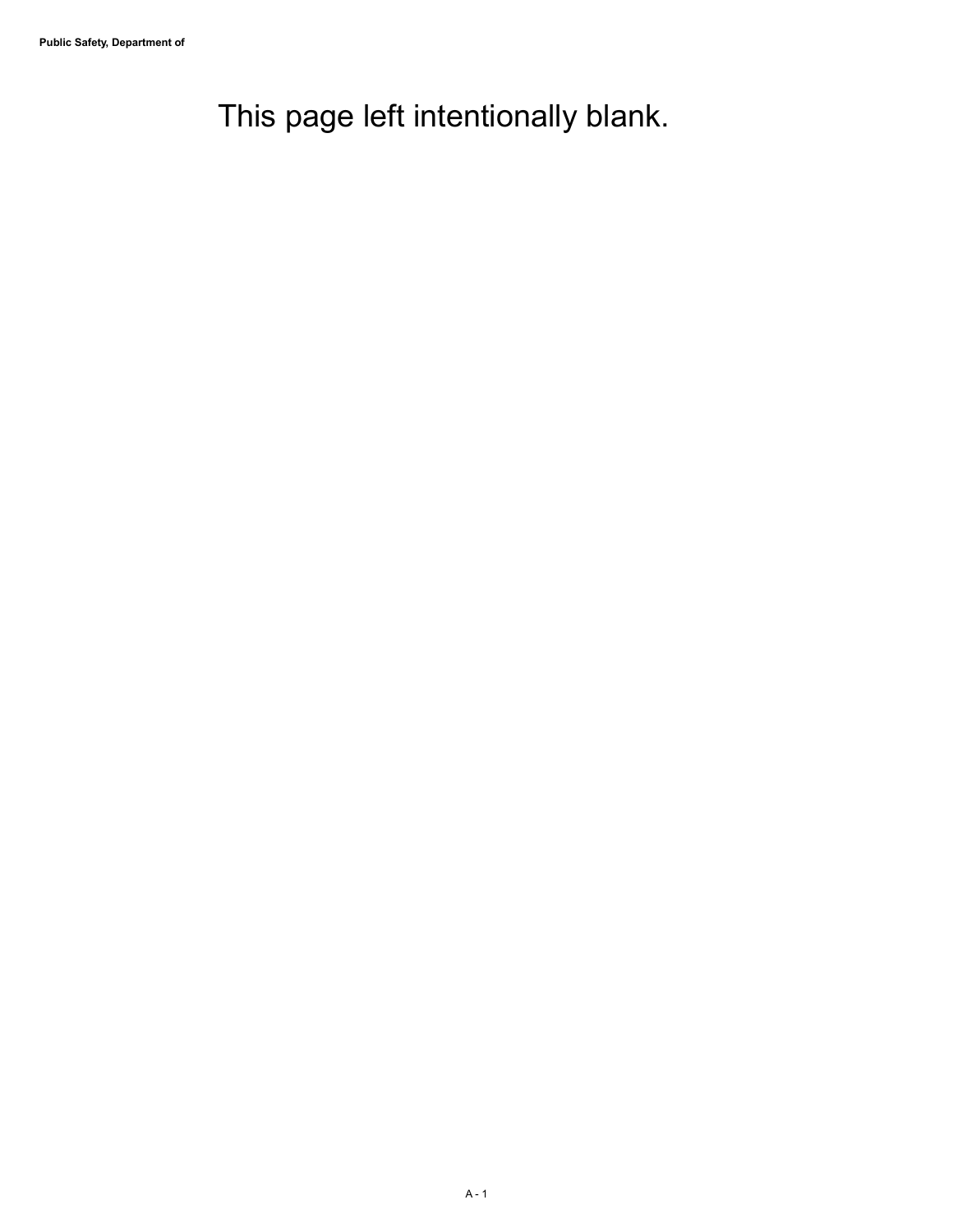| STATE POLICE 0291 |                                                                                                                                                                                                                                         |       |             |         |
|-------------------|-----------------------------------------------------------------------------------------------------------------------------------------------------------------------------------------------------------------------------------------|-------|-------------|---------|
|                   |                                                                                                                                                                                                                                         |       | 2021-22     | 2022-23 |
| Initiative:       | Establishes one State Police Sergeant-E position funded by 65% General Fund and 35% Highway<br>Fund within the same program to provide supervision in the Cold Case Homicide Unit, and provides<br>funding for related All Other costs. |       |             |         |
|                   | <b>GENERAL FUND - Informational</b>                                                                                                                                                                                                     |       |             |         |
|                   | Positions - LEGISLATIVE COUNT                                                                                                                                                                                                           |       |             | 1.000   |
|                   | <b>Personal Services</b>                                                                                                                                                                                                                |       |             | 93,968  |
|                   | All Other                                                                                                                                                                                                                               |       |             | 26.212  |
|                   |                                                                                                                                                                                                                                         | Total | $\mathbf 0$ | 120,180 |
|                   |                                                                                                                                                                                                                                         |       |             |         |
|                   | <b>HIGHWAY FUND</b><br><b>Personal Services</b>                                                                                                                                                                                         |       |             | 50,596  |
|                   | All Other                                                                                                                                                                                                                               |       |             | 15,808  |
|                   |                                                                                                                                                                                                                                         |       |             |         |
|                   |                                                                                                                                                                                                                                         | Total | $\mathbf 0$ | 66,404  |
| Initiative:       | Provides funding for increased technology costs for the Odyssey software system.                                                                                                                                                        |       |             |         |
|                   |                                                                                                                                                                                                                                         |       |             |         |
|                   | <b>GENERAL FUND - Informational</b>                                                                                                                                                                                                     |       |             |         |
|                   | All Other                                                                                                                                                                                                                               |       | 20,150      | 20,150  |
|                   |                                                                                                                                                                                                                                         | Total | 20,150      | 20,150  |
|                   | <b>HIGHWAY FUND</b>                                                                                                                                                                                                                     |       |             |         |
|                   | All Other                                                                                                                                                                                                                               |       | 11,153      | 11,153  |
|                   |                                                                                                                                                                                                                                         | Total | 11,153      | 11,153  |
| Initiative:       | Provides funding to increase the hours of one Forensic Chemist Technician position from 40 hours to<br>80 hours biweekly.                                                                                                               |       |             |         |
|                   | <b>GENERAL FUND - Informational</b>                                                                                                                                                                                                     |       |             |         |
|                   | Positions - LEGISLATIVE COUNT                                                                                                                                                                                                           |       | 0.500       | 0.500   |
|                   | <b>Personal Services</b>                                                                                                                                                                                                                |       | 3,996       | 16,692  |
|                   |                                                                                                                                                                                                                                         |       |             | 16,692  |
|                   |                                                                                                                                                                                                                                         | Total | 3,996       |         |
|                   | <b>HIGHWAY FUND</b>                                                                                                                                                                                                                     |       |             |         |
|                   | <b>Personal Services</b>                                                                                                                                                                                                                |       | 2,150       | 8,986   |
|                   | All Other                                                                                                                                                                                                                               |       | 240         | 251     |
| Initiative:       | Establishes one State Police Polygraph Examiner position funded by 65% General Fund and 35%<br>Highway Fund within the same program and provides funding for related All Other costs.                                                   | Total | 2,390       | 9,237   |
|                   | <b>GENERAL FUND - Informational</b>                                                                                                                                                                                                     |       |             |         |
|                   | Positions - LEGISLATIVE COUNT                                                                                                                                                                                                           |       |             | 1.000   |
|                   | <b>Personal Services</b>                                                                                                                                                                                                                |       |             | 78,026  |
|                   | All Other                                                                                                                                                                                                                               |       |             | 2,785   |
|                   |                                                                                                                                                                                                                                         | Total | $\mathbf 0$ | 80,811  |
|                   | <b>HIGHWAY FUND</b>                                                                                                                                                                                                                     |       |             |         |
|                   | <b>Personal Services</b>                                                                                                                                                                                                                |       |             | 42,014  |
|                   | All Other                                                                                                                                                                                                                               |       |             | 2,714   |
|                   |                                                                                                                                                                                                                                         |       |             |         |
|                   |                                                                                                                                                                                                                                         | Total | $\mathbf 0$ | 44,728  |
| Initiative:       | Establishes 2 Office Associate II positions funded by 65% General Fund and 35% Highway Fund within<br>the same program and provides funding for related All Other costs to implement use of body cameras<br>for the State Police.       |       |             |         |
|                   | <b>GENERAL FUND - Informational</b>                                                                                                                                                                                                     |       |             |         |
|                   | Positions - LEGISLATIVE COUNT                                                                                                                                                                                                           |       |             | 2.000   |
|                   | <b>Personal Services</b>                                                                                                                                                                                                                |       |             | 95,644  |
|                   | All Other                                                                                                                                                                                                                               |       |             | 624,074 |
|                   |                                                                                                                                                                                                                                         | Total | $\mathsf 0$ | 719,718 |
|                   |                                                                                                                                                                                                                                         |       |             |         |
|                   | <b>HIGHWAY FUND</b>                                                                                                                                                                                                                     |       |             |         |
|                   | <b>Personal Services</b>                                                                                                                                                                                                                |       |             | 51,502  |
|                   | All Other                                                                                                                                                                                                                               |       |             | 334,562 |
|                   |                                                                                                                                                                                                                                         | Total | 0           | 386,064 |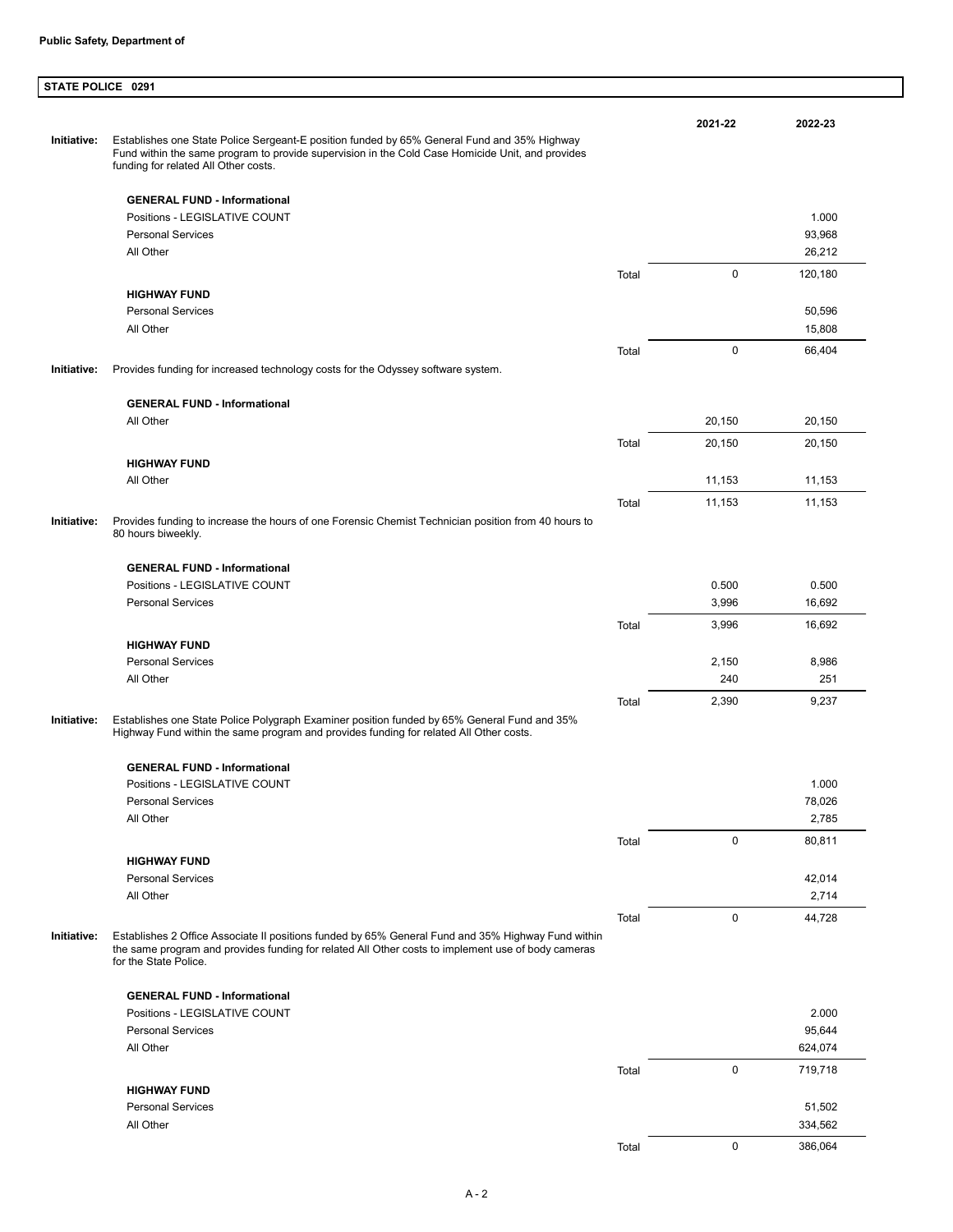Initiative: Provides one-time funding to upgrade polygraph equipment.

|             | i rovides one-time furionity to upgrade porygraph equipment.                                                                                                                                                                                         |       |             |             |
|-------------|------------------------------------------------------------------------------------------------------------------------------------------------------------------------------------------------------------------------------------------------------|-------|-------------|-------------|
|             | <b>GENERAL FUND - Informational</b>                                                                                                                                                                                                                  |       |             |             |
|             | All Other                                                                                                                                                                                                                                            |       | 13,000      |             |
|             |                                                                                                                                                                                                                                                      | Total | 13,000      | $\mathsf 0$ |
|             | <b>HIGHWAY FUND</b>                                                                                                                                                                                                                                  |       |             |             |
|             | All Other                                                                                                                                                                                                                                            |       | 7,195       |             |
|             |                                                                                                                                                                                                                                                      | Total | 7,195       | $\mathbf 0$ |
| Initiative: | Establishes 3 State Police Trooper positions funded by 65% General Fund and 35% Highway Fund<br>within the same program to provide mandatory instruction at the Maine Criminal Justice Academy, and<br>provides funding for related All Other costs. |       |             |             |
|             | <b>GENERAL FUND - Informational</b>                                                                                                                                                                                                                  |       |             |             |
|             | Positions - LEGISLATIVE COUNT                                                                                                                                                                                                                        |       |             | 3.000       |
|             | <b>Personal Services</b>                                                                                                                                                                                                                             |       |             | 294,549     |
|             | All Other                                                                                                                                                                                                                                            |       |             | 116,402     |
|             |                                                                                                                                                                                                                                                      | Total | $\mathbf 0$ | 410,951     |
|             | <b>HIGHWAY FUND</b>                                                                                                                                                                                                                                  |       |             |             |
|             | <b>Personal Services</b>                                                                                                                                                                                                                             |       |             | 100,896     |
|             | All Other                                                                                                                                                                                                                                            |       |             | 46,717      |
|             |                                                                                                                                                                                                                                                      | Total | 0           | 147,613     |
| Initiative: | Establishes 8 Behavioral Health Program Coordinator positions funded by 65% General Fund and 35%<br>Highway Fund within the same program and provides funding for related All Other costs.                                                           |       |             |             |
|             | <b>GENERAL FUND - Informational</b>                                                                                                                                                                                                                  |       |             |             |
|             | Positions - LEGISLATIVE COUNT                                                                                                                                                                                                                        |       |             | 8.000       |
|             | <b>Personal Services</b>                                                                                                                                                                                                                             |       |             | 513,216     |
|             | All Other                                                                                                                                                                                                                                            |       |             | 22,283      |
|             |                                                                                                                                                                                                                                                      | Total | $\mathsf 0$ | 535,499     |
|             | <b>HIGHWAY FUND</b>                                                                                                                                                                                                                                  |       |             |             |
|             | <b>Personal Services</b>                                                                                                                                                                                                                             |       |             | 276,336     |
|             | All Other                                                                                                                                                                                                                                            |       |             | 20,045      |
|             |                                                                                                                                                                                                                                                      | Total | $\pmb{0}$   | 296,381     |
| Initiative: | Provides funding for technology costs for the evidence tracker software annual fees.                                                                                                                                                                 |       |             |             |
|             |                                                                                                                                                                                                                                                      |       |             |             |
|             | <b>GENERAL FUND - Informational</b>                                                                                                                                                                                                                  |       |             |             |
|             | All Other                                                                                                                                                                                                                                            |       | 7,150       | 7,150       |
|             |                                                                                                                                                                                                                                                      | Total | 7,150       | 7,150       |
|             | <b>HIGHWAY FUND</b>                                                                                                                                                                                                                                  |       |             |             |
|             | All Other                                                                                                                                                                                                                                            |       | 3,957       | 3,957       |
|             |                                                                                                                                                                                                                                                      | Total | 3,957       | 3,957       |
| Initiative: | Provides one-time funding for noise reduction equipment.                                                                                                                                                                                             |       |             |             |
|             | <b>GENERAL FUND - Informational</b>                                                                                                                                                                                                                  |       |             |             |
|             | All Other                                                                                                                                                                                                                                            |       |             | 79,560      |
|             |                                                                                                                                                                                                                                                      | Total | $\pmb{0}$   | 79,560      |
|             |                                                                                                                                                                                                                                                      |       |             |             |
|             | <b>HIGHWAY FUND</b><br>All Other                                                                                                                                                                                                                     |       |             | 42,840      |
|             |                                                                                                                                                                                                                                                      |       | 0           | 42,840      |
| Initiative: | Provides funding for technology costs related to a server, licenses and yearly maintenance costs for<br>the State Police Crime Laboratory.                                                                                                           | Total |             |             |
|             |                                                                                                                                                                                                                                                      |       |             |             |
|             | <b>GENERAL FUND - Informational</b><br>All Other                                                                                                                                                                                                     |       | 18,002      | 18,002      |
|             |                                                                                                                                                                                                                                                      |       |             |             |
|             |                                                                                                                                                                                                                                                      | Total | 18,002      | 18,002      |
|             | <b>HIGHWAY FUND</b><br>All Other                                                                                                                                                                                                                     |       | 9,963       | 9,963       |
|             |                                                                                                                                                                                                                                                      |       |             |             |
|             |                                                                                                                                                                                                                                                      | Total | 9,963       | 9,963       |

2021-22 2022-23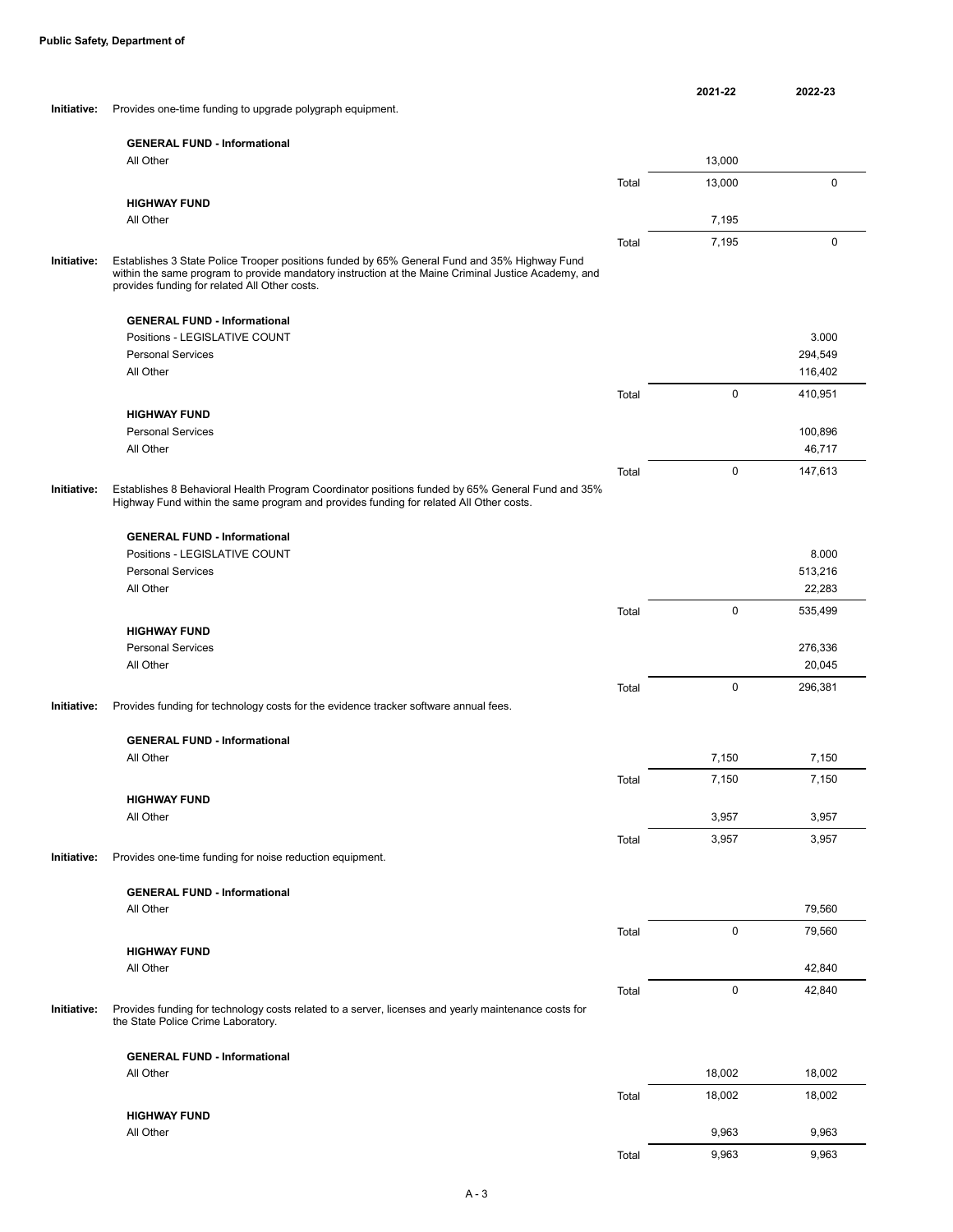|             |                                                                                                                                                                             |       | 2021-22 | 2022-23   |
|-------------|-----------------------------------------------------------------------------------------------------------------------------------------------------------------------------|-------|---------|-----------|
| Initiative: | Establishes 3 State Police Detective positions funded by 65% General Fund and 35% Highway Fund<br>within the same program and provides funding for related All Other costs. |       |         |           |
|             | <b>GENERAL FUND - Informational</b>                                                                                                                                         |       |         |           |
|             | Positions - LEGISLATIVE COUNT                                                                                                                                               |       |         | 3.000     |
|             | <b>Personal Services</b>                                                                                                                                                    |       |         | 274,884   |
|             | All Other                                                                                                                                                                   |       |         | 78,637    |
|             |                                                                                                                                                                             | Total | 0       | 353,521   |
|             | <b>HIGHWAY FUND</b>                                                                                                                                                         |       |         |           |
|             | <b>Personal Services</b>                                                                                                                                                    |       |         | 148,008   |
|             | All Other                                                                                                                                                                   |       |         | 47,292    |
|             |                                                                                                                                                                             | Total | 0       | 195,300   |
| Initiative: | Provides funding for monthly charges for a new data server to support new evidence tracking software.                                                                       |       |         |           |
|             |                                                                                                                                                                             |       |         |           |
|             | <b>GENERAL FUND - Informational</b>                                                                                                                                         |       |         |           |
|             | All Other                                                                                                                                                                   |       | 9,933   | 19,867    |
|             |                                                                                                                                                                             | Total | 9,933   | 19,867    |
|             | <b>HIGHWAY FUND</b>                                                                                                                                                         |       |         |           |
|             | All Other                                                                                                                                                                   |       | 5,349   | 10,697    |
|             |                                                                                                                                                                             | Total | 5,349   | 10,697    |
|             |                                                                                                                                                                             |       | 2021-22 | 2022-23   |
|             | Summary - GENERAL FUND - Informational                                                                                                                                      |       |         |           |
|             | Positions - LEGISLATIVE COUNT                                                                                                                                               |       | 0.500   | 18.500    |
|             | <b>Personal Services</b>                                                                                                                                                    |       | 3,996   | 1,366,979 |
|             | All Other                                                                                                                                                                   |       | 68,235  | 1,015,122 |
|             |                                                                                                                                                                             | Total | 72,231  | 2,382,101 |
|             | <b>Summary - HIGHWAY FUND</b>                                                                                                                                               |       |         |           |
|             | <b>Personal Services</b>                                                                                                                                                    |       | 2,150   | 678,338   |
|             | All Other                                                                                                                                                                   |       | 37,857  | 545,999   |

Total 40,007 1,224,337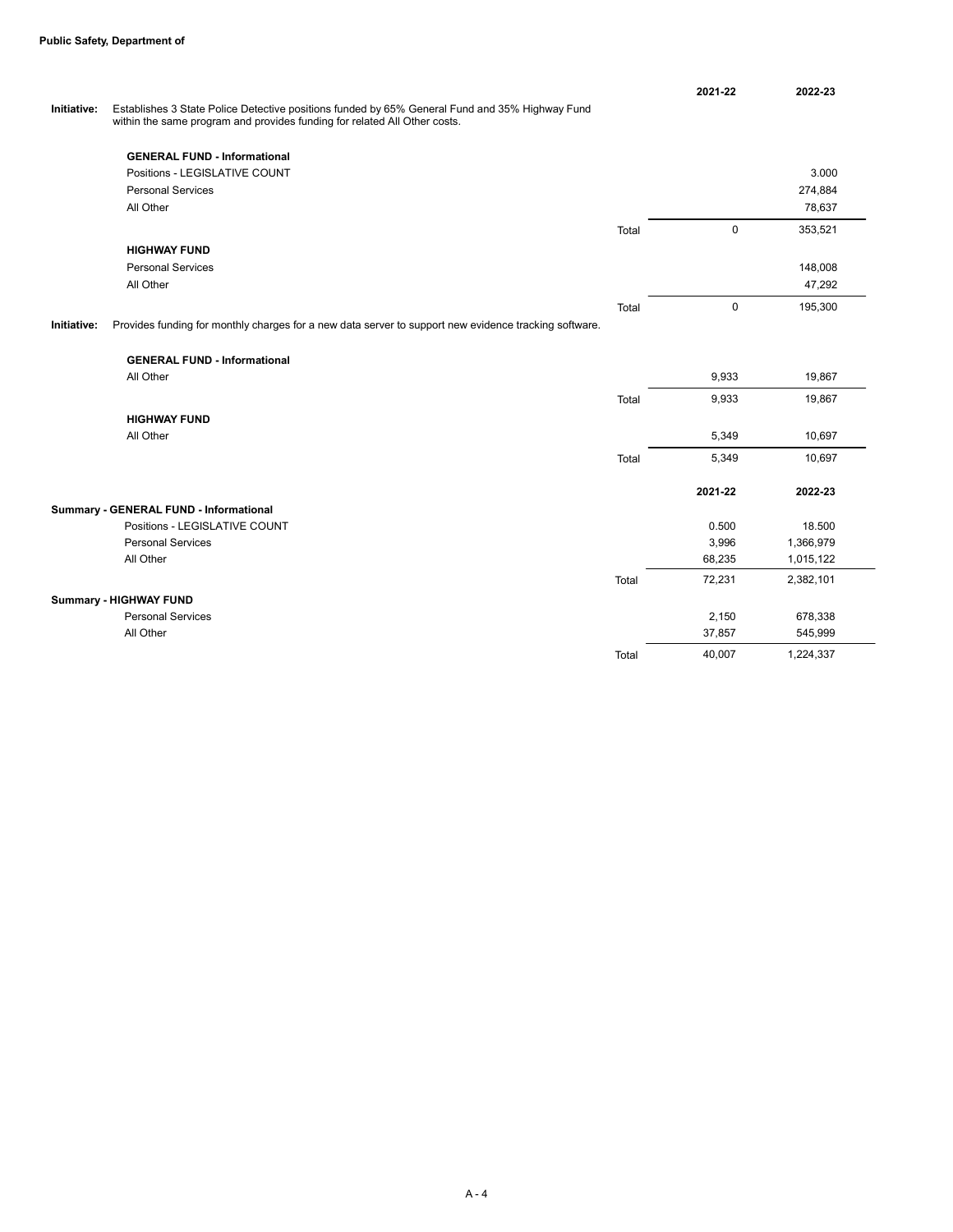Public Safety, Department of

## Total Agency/Department

| All Funds                           | 112.238 | 3.606.438 |
|-------------------------------------|---------|-----------|
| <b>GENERAL FUND - Informational</b> | 72.231  | 2.382.101 |
| <b>HIGHWAY FUND</b>                 | 40.007  | 1.224.337 |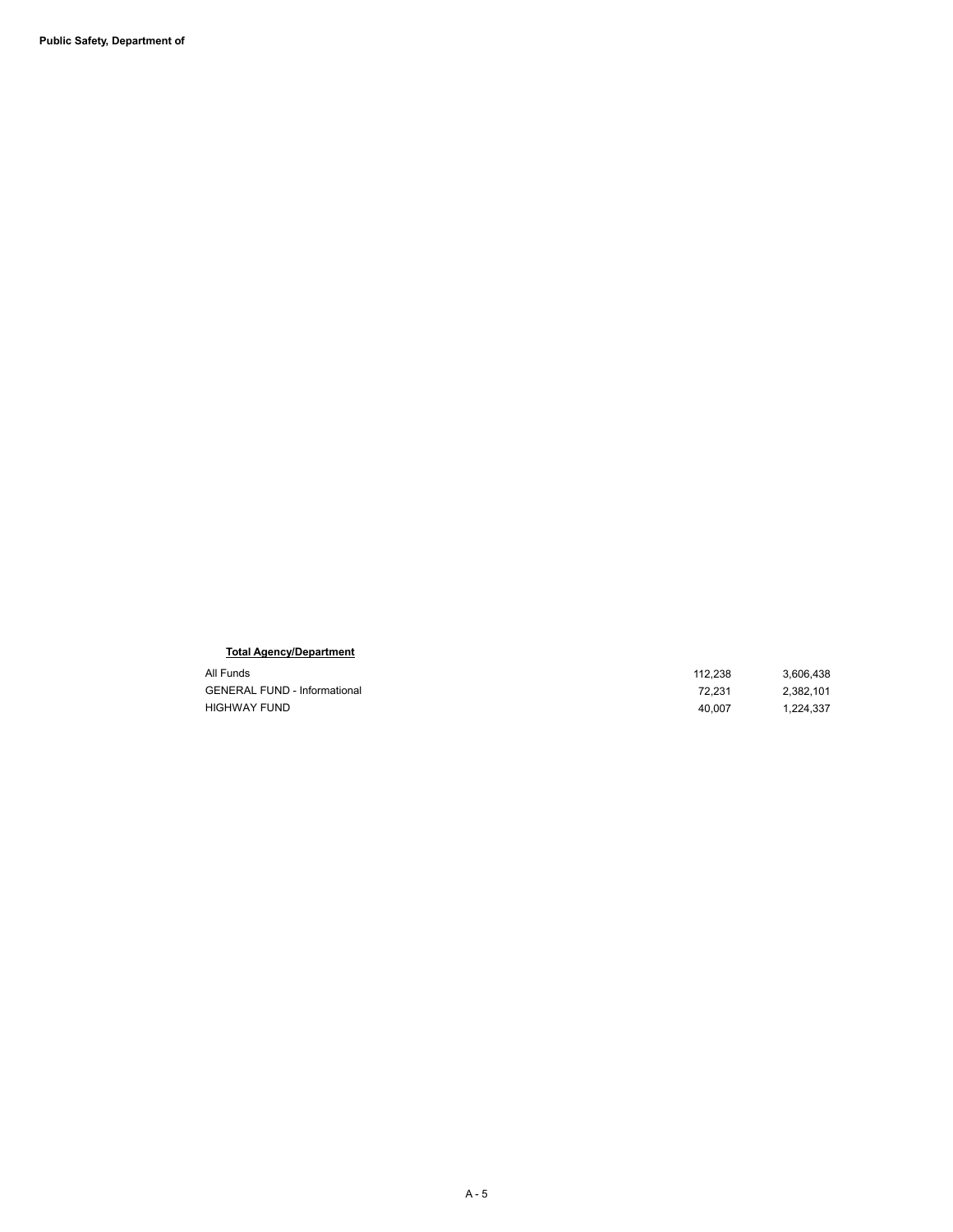This page left intentionally blank.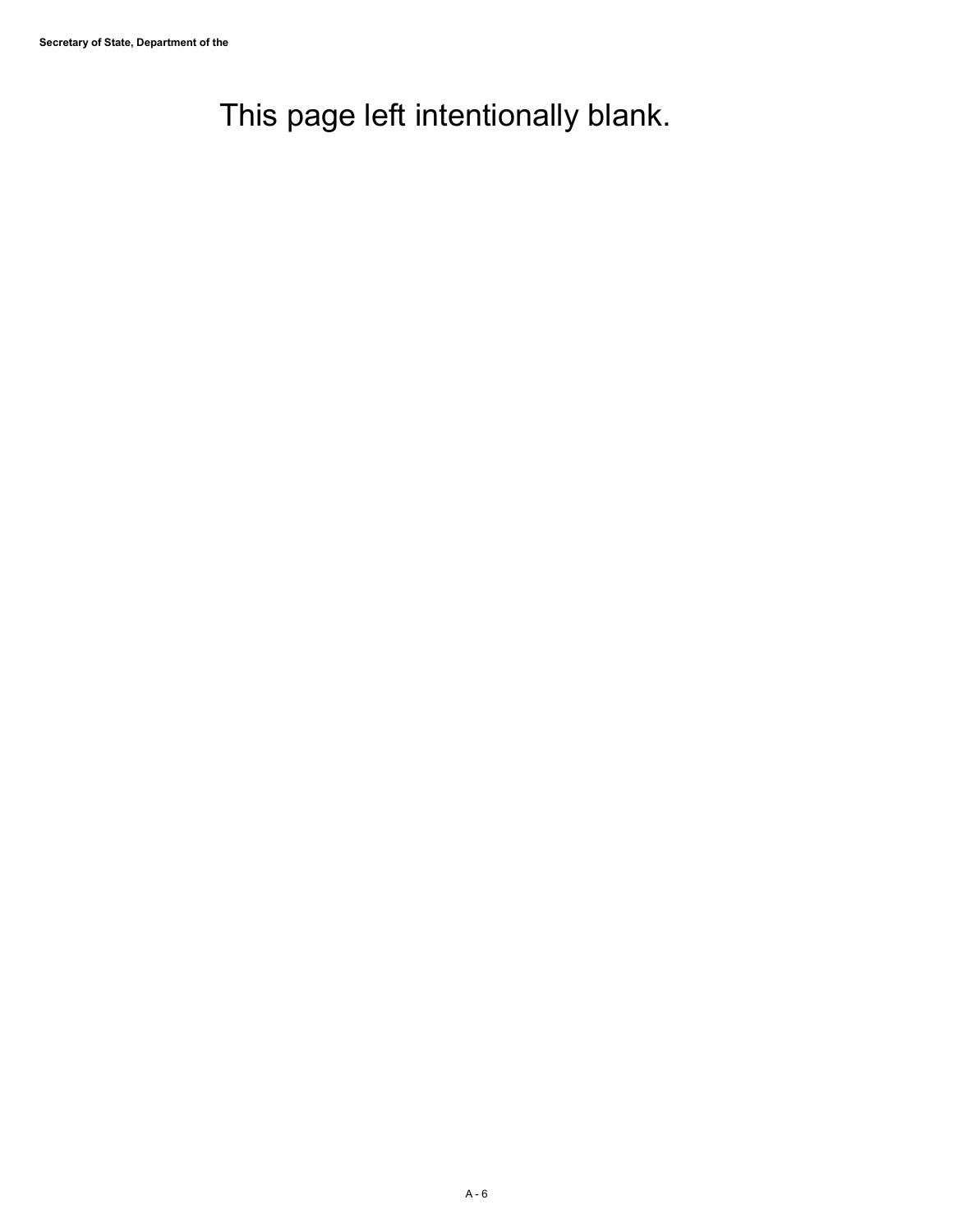|             | ADMINISTRATION - MOTOR VEHICLES 0077                                                                                                                                                                                                    |       |           |                  |
|-------------|-----------------------------------------------------------------------------------------------------------------------------------------------------------------------------------------------------------------------------------------|-------|-----------|------------------|
|             |                                                                                                                                                                                                                                         |       | 2021-22   | 2022-23          |
| Initiative: | Provides funding for the increase in the International Registration Plan, Inc. (IRP) annual membership<br>dues.                                                                                                                         |       |           |                  |
|             | <b>HIGHWAY FUND</b><br>All Other                                                                                                                                                                                                        |       |           | 17,691           |
|             |                                                                                                                                                                                                                                         | Total | 0         | 17,691           |
| Initiative: | Provides funding for the ongoing maintenance costs of security cameras in the new Bangor branch<br>location.                                                                                                                            |       |           |                  |
|             | <b>HIGHWAY FUND</b>                                                                                                                                                                                                                     |       |           |                  |
|             | All Other                                                                                                                                                                                                                               |       | 10,223    | 20,448           |
| Initiative: | Provides funding for the ongoing software maintenance and customer messaging services from the<br>online appointment booking solution purchased from current lobby management service provider.                                         | Total | 10,223    | 20,448           |
|             | <b>HIGHWAY FUND</b>                                                                                                                                                                                                                     |       |           |                  |
|             | All Other                                                                                                                                                                                                                               |       | 17,660    | 21,988           |
| Initiative: | Continues and makes permanent 6 Customer Representative Associate II-Motor Vehicle positions.                                                                                                                                           | Total | 17,660    | 21,988           |
|             | These positions were previously continued in Public Law 2021, chapter 224.                                                                                                                                                              |       |           |                  |
|             | <b>HIGHWAY FUND</b>                                                                                                                                                                                                                     |       |           |                  |
|             | Positions - LEGISLATIVE COUNT                                                                                                                                                                                                           |       | 6.000     | 6.000            |
|             | <b>Personal Services</b>                                                                                                                                                                                                                | Total | $\pmb{0}$ | 7,866<br>7,866   |
| Initiative: | Provides funding for the approved reorganization of 2 Information System Support Specialist positions<br>to 2 Information System Support Specialist II positions. This initiative also provides funding for related<br>All Other costs. |       |           |                  |
|             | <b>HIGHWAY FUND</b>                                                                                                                                                                                                                     |       |           |                  |
|             | <b>Personal Services</b>                                                                                                                                                                                                                |       | 3,052     | 15,252           |
|             | All Other                                                                                                                                                                                                                               |       | 143       | 715              |
| Initiative: | Establishes one Contract/Grant Manager position and provides funding for related All Other costs.                                                                                                                                       | Total | 3,195     | 15,967           |
|             | <b>HIGHWAY FUND</b>                                                                                                                                                                                                                     |       |           |                  |
|             | Positions - LEGISLATIVE COUNT                                                                                                                                                                                                           |       |           | 1.000            |
|             | <b>Personal Services</b>                                                                                                                                                                                                                |       |           | 106,317          |
|             | All Other                                                                                                                                                                                                                               |       |           | 15,318           |
| Initiative: | Provides funding for technology cost increases.                                                                                                                                                                                         | Total | $\pmb{0}$ | 121,635          |
|             | <b>HIGHWAY FUND</b>                                                                                                                                                                                                                     |       |           |                  |
|             | All Other                                                                                                                                                                                                                               |       | 152,049   | 223,993          |
|             |                                                                                                                                                                                                                                         | Total | 152,049   | 223,993          |
| Initiative: | Establishes one Agency Application Architect position and provides funding for related All Other costs.                                                                                                                                 |       |           |                  |
|             | <b>HIGHWAY FUND</b>                                                                                                                                                                                                                     |       |           |                  |
|             | Positions - LEGISLATIVE COUNT<br><b>Personal Services</b>                                                                                                                                                                               |       |           | 1.000<br>122,610 |
|             | All Other                                                                                                                                                                                                                               |       |           | 18,201           |
|             |                                                                                                                                                                                                                                         | Total | $\pmb{0}$ | 140,811          |
| Initiative: | Provides funding for the additional cost of aluminum used to make registration plates.                                                                                                                                                  |       |           |                  |
|             | <b>HIGHWAY FUND</b><br>All Other                                                                                                                                                                                                        |       | 58,518    | 228,413          |
|             |                                                                                                                                                                                                                                         | Total | 58,518    | 228,413          |
|             |                                                                                                                                                                                                                                         |       |           |                  |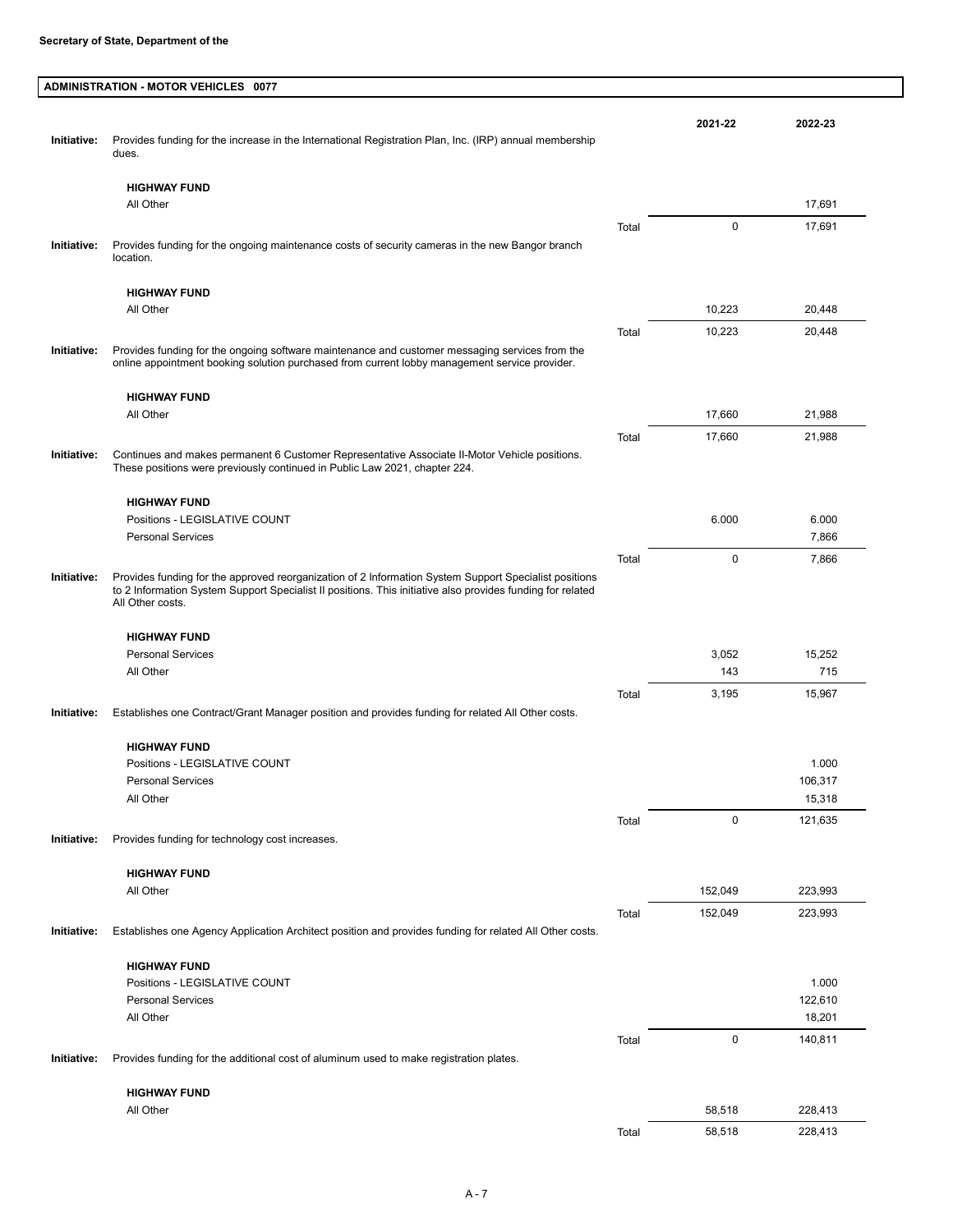|             |                                                                                                                                                  |       | 2021-22            | 2022-23           |
|-------------|--------------------------------------------------------------------------------------------------------------------------------------------------|-------|--------------------|-------------------|
| Initiative: | Provides funding for increased branch lease costs for new locations and/or renewals at 6 existing<br>locations.                                  |       |                    |                   |
|             | <b>HIGHWAY FUND</b>                                                                                                                              |       |                    |                   |
|             | All Other                                                                                                                                        |       | 31,389             | 206,059           |
|             |                                                                                                                                                  | Total | 31,389             | 206,059           |
| Initiative: | Provides one-time funding for the re-roofing project and repair of the concrete buttresses at the Maine<br>State Prison plate shop.              |       |                    |                   |
|             | <b>HIGHWAY FUND</b>                                                                                                                              |       |                    |                   |
|             | <b>Capital Expenditures</b>                                                                                                                      |       | 128,000            | 14,000            |
|             |                                                                                                                                                  | Total | 128,000            | 14,000            |
| Initiative: | Establishes 2 Customer Representative Associate II - Motor Vehicle positions and provides funding for<br>related All Other costs.                |       |                    |                   |
|             | <b>HIGHWAY FUND</b>                                                                                                                              |       |                    |                   |
|             | Positions - LEGISLATIVE COUNT                                                                                                                    |       |                    | 2.000             |
|             | <b>Personal Services</b>                                                                                                                         |       |                    | 148,274           |
|             | All Other                                                                                                                                        |       |                    | 28,027            |
|             |                                                                                                                                                  | Total | $\mathbf 0$        | 176,301           |
| Initiative: | Provides funding for the approved reorganization of one Auditor I to an Auditor II position and provides<br>funding for related All Other costs. |       |                    |                   |
|             | <b>HIGHWAY FUND</b>                                                                                                                              |       |                    |                   |
|             | <b>Personal Services</b>                                                                                                                         |       | 1,342              | 8,212             |
|             | All Other                                                                                                                                        |       | 63                 | 385               |
|             |                                                                                                                                                  | Total | 1,405              | 8,597             |
| Initiative: | Provides funding for meter postage increases.                                                                                                    |       |                    |                   |
|             | <b>HIGHWAY FUND</b>                                                                                                                              |       |                    |                   |
|             | All Other                                                                                                                                        |       | 3,780              | 15,119            |
|             |                                                                                                                                                  | Total | 3,780              | 15,119            |
| Initiative: | Provides funding for the addition of security cameras at each branch location.                                                                   |       |                    |                   |
|             | <b>HIGHWAY FUND</b>                                                                                                                              |       |                    |                   |
|             | All Other                                                                                                                                        |       | 40,736             | 32,446            |
|             |                                                                                                                                                  | Total | 40,736             | 32,446            |
|             |                                                                                                                                                  |       | 2021-22            | 2022-23           |
|             | <b>Summary - HIGHWAY FUND</b>                                                                                                                    |       |                    |                   |
|             | Positions - LEGISLATIVE COUNT                                                                                                                    |       | 6.000              | 10.000            |
|             | <b>Personal Services</b>                                                                                                                         |       | 4,394              | 408,531           |
|             | All Other<br><b>Capital Expenditures</b>                                                                                                         |       | 314,561<br>128,000 | 828,803<br>14,000 |
|             |                                                                                                                                                  |       |                    |                   |
|             |                                                                                                                                                  | Total | 446,955            | 1,251,334         |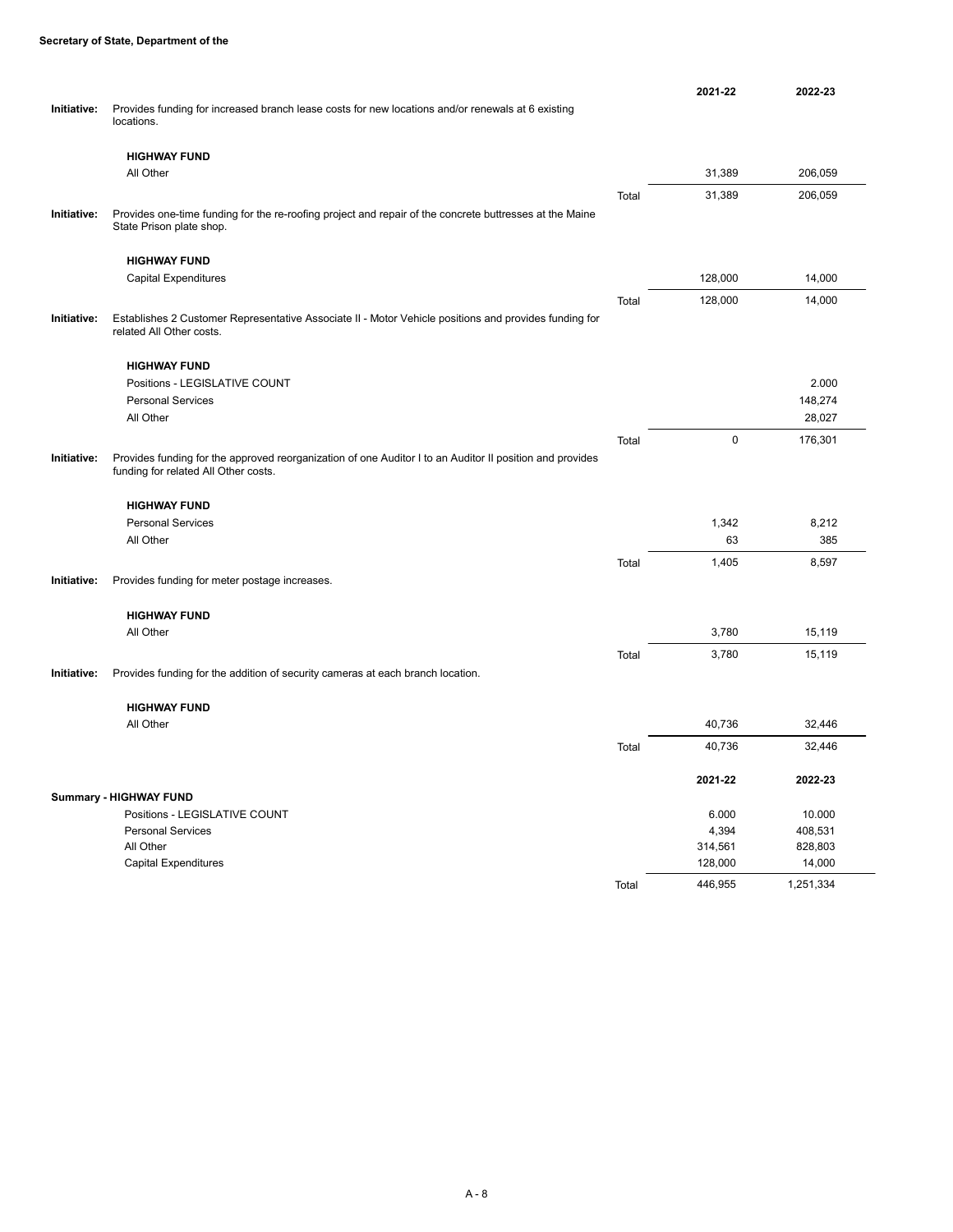Secretary of State, Department of the

## Total Agency/Department

All Funds 446,955 1,251,334 HIGHWAY FUND 1,251,334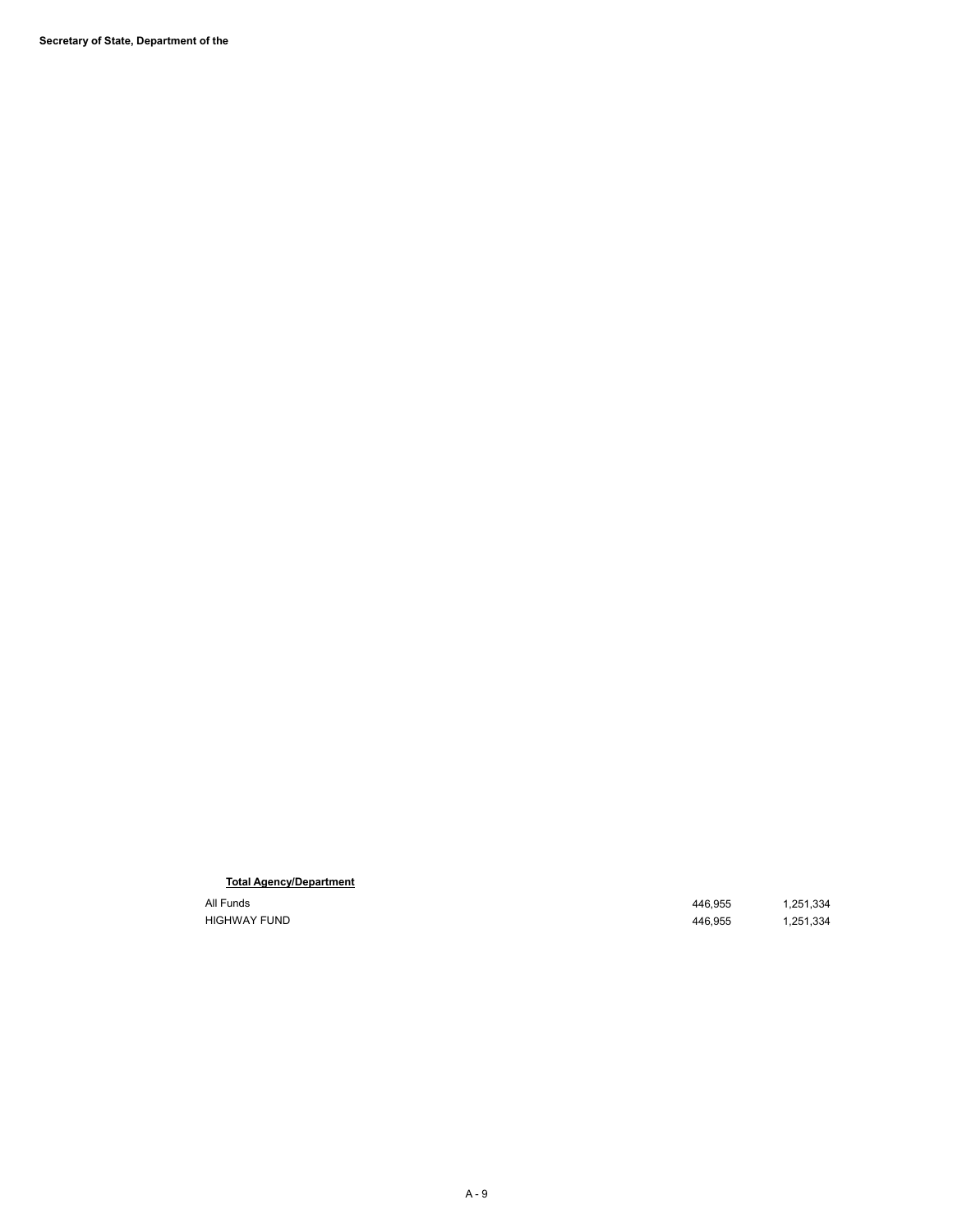|             | <b>ADMINISTRATION 0339</b>                                                                                                                                              |       |           |           |
|-------------|-------------------------------------------------------------------------------------------------------------------------------------------------------------------------|-------|-----------|-----------|
|             |                                                                                                                                                                         |       | 2021-22   | 2022-23   |
| Initiative: | Transfers and reallocates positions and All Other costs within funds and programs to more<br>appropriately account for work being done.                                 |       |           |           |
|             | <b>HIGHWAY FUND</b>                                                                                                                                                     |       |           |           |
|             | Positions - LEGISLATIVE COUNT                                                                                                                                           |       | 2.000     | 2.000     |
|             | <b>Personal Services</b>                                                                                                                                                |       | 241,332   | 245,248   |
|             |                                                                                                                                                                         | Total | 241,332   | 245,248   |
| Initiative: | Provides funding to increase biweekly hours of various positions in order to make these positions<br>full-time. Position detail is on file at the Bureau of the Budget. |       |           |           |
|             | <b>HIGHWAY FUND</b>                                                                                                                                                     |       |           |           |
|             | <b>Personal Services</b>                                                                                                                                                |       | 102,334   | 107,033   |
|             |                                                                                                                                                                         | Total | 102,334   | 107,033   |
|             |                                                                                                                                                                         |       | 2021-22   | 2022-23   |
|             | Summary - HIGHWAY FUND                                                                                                                                                  |       |           |           |
|             | Positions - LEGISLATIVE COUNT                                                                                                                                           |       | 2.000     | 2.000     |
|             | <b>Personal Services</b>                                                                                                                                                |       | 343.666   | 352.281   |
|             |                                                                                                                                                                         | Total | 343,666   | 352,281   |
|             | FLEET SERVICES 0347                                                                                                                                                     |       |           |           |
|             |                                                                                                                                                                         |       | 2021-22   | 2022-23   |
| Initiative: | Transfers and reallocates positions and All Other costs within funds and programs to more<br>appropriately account for work being done.                                 |       |           |           |
|             | FLEET SERVICES FUND - DOT                                                                                                                                               |       |           |           |
|             | Positions - LEGISLATIVE COUNT                                                                                                                                           |       | $-1.000$  | $-1.000$  |
|             | <b>Personal Services</b>                                                                                                                                                |       | (93, 450) | (94, 208) |
|             |                                                                                                                                                                         | Total | (93, 450) | (94, 208) |
|             |                                                                                                                                                                         |       | 2021-22   | 2022-23   |
|             | Summary - FLEET SERVICES FUND - DOT                                                                                                                                     |       |           |           |
|             | Positions - LEGISLATIVE COUNT                                                                                                                                           |       | $-1.000$  | $-1.000$  |
|             | <b>Personal Services</b>                                                                                                                                                |       | (93, 450) | (94, 208) |
|             |                                                                                                                                                                         | Total | (93, 450) | (94, 208) |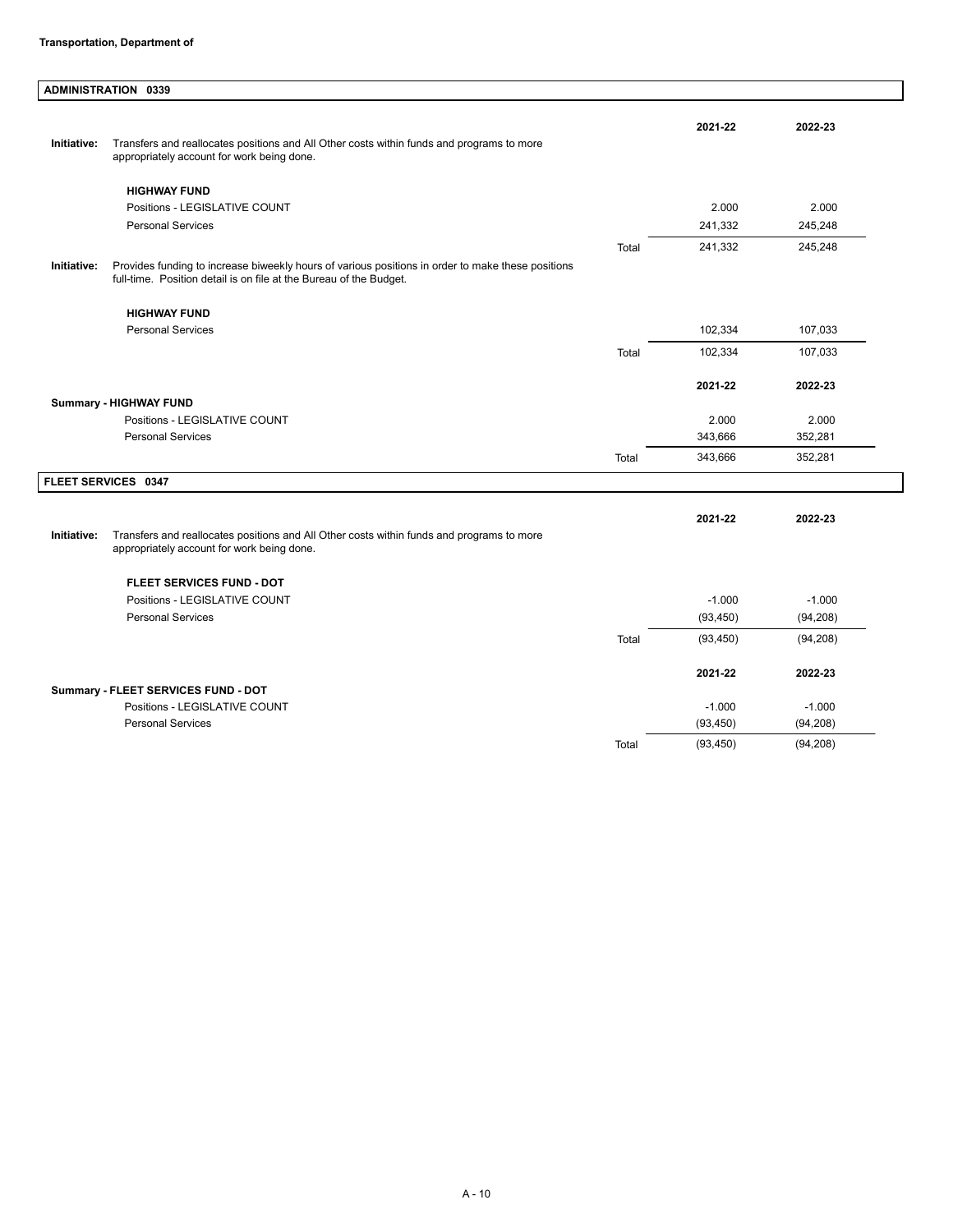|             | HIGHWAY & BRIDGE CAPITAL 0406                                                                                                                                                   |       |           |            |
|-------------|---------------------------------------------------------------------------------------------------------------------------------------------------------------------------------|-------|-----------|------------|
|             |                                                                                                                                                                                 |       | 2021-22   | 2022-23    |
| Initiative: | Transfers and reallocates positions and All Other costs within funds and programs to more<br>appropriately account for work being done.                                         |       |           |            |
|             | <b>HIGHWAY FUND</b>                                                                                                                                                             |       |           |            |
|             | Positions - LEGISLATIVE COUNT                                                                                                                                                   |       | 4.000     | 4.000      |
|             | <b>Personal Services</b>                                                                                                                                                        |       | 189,141   | 194,591    |
|             |                                                                                                                                                                                 | Total | 189,141   | 194,591    |
|             | <b>FEDERAL EXPENDITURES FUND</b>                                                                                                                                                |       |           |            |
|             | <b>Personal Services</b>                                                                                                                                                        |       | 210,162   | 216,219    |
|             |                                                                                                                                                                                 | Total | 210,162   | 216,219    |
|             | OTHER SPECIAL REVENUE FUNDS<br><b>Personal Services</b>                                                                                                                         |       | 21,010    | 21,612     |
|             |                                                                                                                                                                                 | Total | 21,010    | 21,612     |
| Initiative: | Provides funding to increase biweekly hours of various positions in order to make these positions<br>full-time. Position detail is on file at the Bureau of the Budget.         |       |           |            |
|             | <b>HIGHWAY FUND</b>                                                                                                                                                             |       |           |            |
|             | Positions - FTE COUNT                                                                                                                                                           |       | 0.545     | 0.545      |
|             | <b>Personal Services</b>                                                                                                                                                        |       | 71,929    | 74,865     |
|             | <b>FEDERAL EXPENDITURES FUND</b>                                                                                                                                                | Total | 71,929    | 74,865     |
|             | <b>Personal Services</b>                                                                                                                                                        |       | 79,919    | 83,173     |
|             |                                                                                                                                                                                 | Total | 79,919    | 83,173     |
|             | OTHER SPECIAL REVENUE FUNDS                                                                                                                                                     |       |           |            |
|             | <b>Personal Services</b>                                                                                                                                                        |       | 7,984     | 8,314      |
|             |                                                                                                                                                                                 | Total | 7,984     | 8,314      |
| Initiative: | Provides funding to upgrade positions necessary to deliver capital work needs.                                                                                                  |       |           |            |
|             | <b>HIGHWAY FUND</b>                                                                                                                                                             |       |           |            |
|             | <b>Personal Services</b>                                                                                                                                                        |       | 173,635   | 179,587    |
|             |                                                                                                                                                                                 | Total | 173,635   | 179,587    |
|             | <b>FEDERAL EXPENDITURES FUND</b>                                                                                                                                                |       |           |            |
|             | <b>Personal Services</b>                                                                                                                                                        |       | 192,918   | 199,549    |
|             |                                                                                                                                                                                 | Total | 192,918   | 199,549    |
|             | OTHER SPECIAL REVENUE FUNDS                                                                                                                                                     |       |           |            |
|             | <b>Personal Services</b>                                                                                                                                                        |       | 19,291    | 19,953     |
|             |                                                                                                                                                                                 | Total | 19,291    | 19,953     |
| Initiative: | Provides allocation for the Highway & Bridge Capital program to reflect a one-time transfer from<br>General Fund unappropriated surplus to support highway and bridge projects. |       |           |            |
|             | OTHER SPECIAL REVENUE FUNDS                                                                                                                                                     |       |           |            |
|             | <b>Capital Expenditures</b>                                                                                                                                                     |       |           | 85,000,000 |
|             |                                                                                                                                                                                 | Total | $\pmb{0}$ | 85,000,000 |
|             |                                                                                                                                                                                 |       | 2021-22   | 2022-23    |
|             | <b>Summary - HIGHWAY FUND</b><br>Positions - LEGISLATIVE COUNT                                                                                                                  |       | 4.000     | 4.000      |
|             | Positions - FTE COUNT                                                                                                                                                           |       | 0.545     | 0.545      |
|             | <b>Personal Services</b>                                                                                                                                                        |       | 434,705   | 449,043    |
|             |                                                                                                                                                                                 | Total | 434,705   | 449,043    |
|             | Summary - FEDERAL EXPENDITURES FUND                                                                                                                                             |       |           |            |
|             | <b>Personal Services</b>                                                                                                                                                        |       | 482,999   | 498,941    |
|             |                                                                                                                                                                                 | Total | 482,999   | 498,941    |
|             | <b>Summary - OTHER SPECIAL REVENUE FUNDS</b><br><b>Personal Services</b>                                                                                                        |       | 48,285    | 49,879     |
|             | <b>Capital Expenditures</b>                                                                                                                                                     |       |           | 85,000,000 |
|             |                                                                                                                                                                                 | Total | 48,285    | 85,049,879 |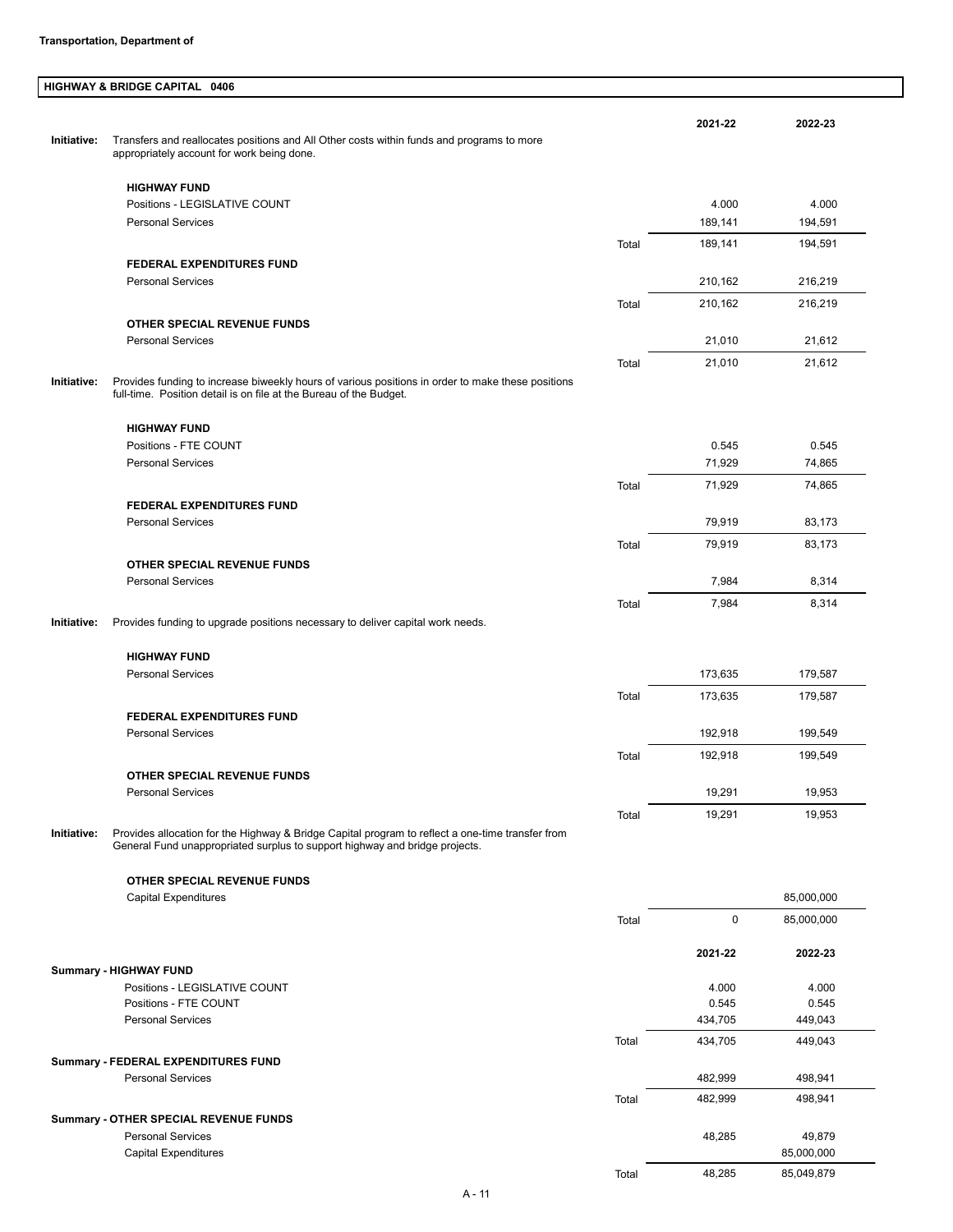Initiative: Adjusts and increases allocation for Light Capital Paving.

| <b>HIGHWAY FUND</b>                                                                                                                                                           |       |             |           |
|-------------------------------------------------------------------------------------------------------------------------------------------------------------------------------|-------|-------------|-----------|
| <b>Personal Services</b>                                                                                                                                                      |       | 3,000,000   | 2,459,000 |
| <b>Capital Expenditures</b>                                                                                                                                                   |       | (3,000,000) |           |
|                                                                                                                                                                               | Total | $\mathbf 0$ | 2,459,000 |
| <b>OTHER SPECIAL REVENUE FUNDS</b>                                                                                                                                            |       |             |           |
| <b>Capital Expenditures</b>                                                                                                                                                   |       | 3,000,000   | 3,000,000 |
|                                                                                                                                                                               | Total | 3,000,000   | 3,000,000 |
|                                                                                                                                                                               |       | 2021-22     | 2022-23   |
| <b>Summary - HIGHWAY FUND</b>                                                                                                                                                 |       |             |           |
| <b>Personal Services</b>                                                                                                                                                      |       | 3,000,000   | 2,459,000 |
| <b>Capital Expenditures</b>                                                                                                                                                   |       | (3,000,000) |           |
|                                                                                                                                                                               | Total | 0           | 2,459,000 |
| <b>Summary - OTHER SPECIAL REVENUE FUNDS</b>                                                                                                                                  |       |             |           |
| <b>Capital Expenditures</b>                                                                                                                                                   |       | 3,000,000   | 3,000,000 |
|                                                                                                                                                                               | Total | 3,000,000   | 3,000,000 |
| LOCAL ROAD ASSISTANCE PROGRAM 0337                                                                                                                                            |       |             |           |
|                                                                                                                                                                               |       | 2021-22     | 2022-23   |
| Initiative:<br>Adjusts funding for the Local Road Assistance program at the correct proportioned rate in accordance<br>with Maine Revised Statutes, Title 23, section 1803-B. |       |             |           |
| <b>HIGHWAY FUND</b>                                                                                                                                                           |       |             |           |
| $\cdots$                                                                                                                                                                      |       |             |           |

2021-22 2022-23

2021-22 2022-23

|                               | All Other                              |       | 19,332  | 241,334 |  |
|-------------------------------|----------------------------------------|-------|---------|---------|--|
|                               |                                        | Total | 19,332  | 241,334 |  |
|                               |                                        |       | 2021-22 | 2022-23 |  |
| <b>Summary - HIGHWAY FUND</b> |                                        |       |         |         |  |
|                               | All Other                              |       | 19,332  | 241,334 |  |
|                               |                                        | Total | 19,332  | 241,334 |  |
|                               | <b>MAINTENANCE AND OPERATIONS 0330</b> |       |         |         |  |

Initiative: Transfers and reallocates positions and All Other costs within funds and programs to more appropriately account for work being done.

| <b>HIGHWAY FUND</b>                 |       |            |            |
|-------------------------------------|-------|------------|------------|
| Positions - LEGISLATIVE COUNT       |       | $-7.000$   | $-7.000$   |
| <b>Personal Services</b>            |       | (664, 884) | (684, 720) |
|                                     | Total | (664, 884) | (684, 720) |
| <b>FEDERAL EXPENDITURES FUND</b>    |       |            |            |
| <b>Personal Services</b>            |       | (27, 699)  | (28, 522)  |
|                                     | Total | (27, 699)  | (28, 522)  |
|                                     |       | 2021-22    | 2022-23    |
| <b>Summary - HIGHWAY FUND</b>       |       |            |            |
| Positions - LEGISLATIVE COUNT       |       | $-7.000$   | $-7.000$   |
| <b>Personal Services</b>            |       | (664, 884) | (684, 720) |
|                                     |       |            |            |
|                                     | Total | (664, 884) | (684, 720) |
| Summary - FEDERAL EXPENDITURES FUND |       |            |            |
| <b>Personal Services</b>            |       | (27, 699)  | (28, 522)  |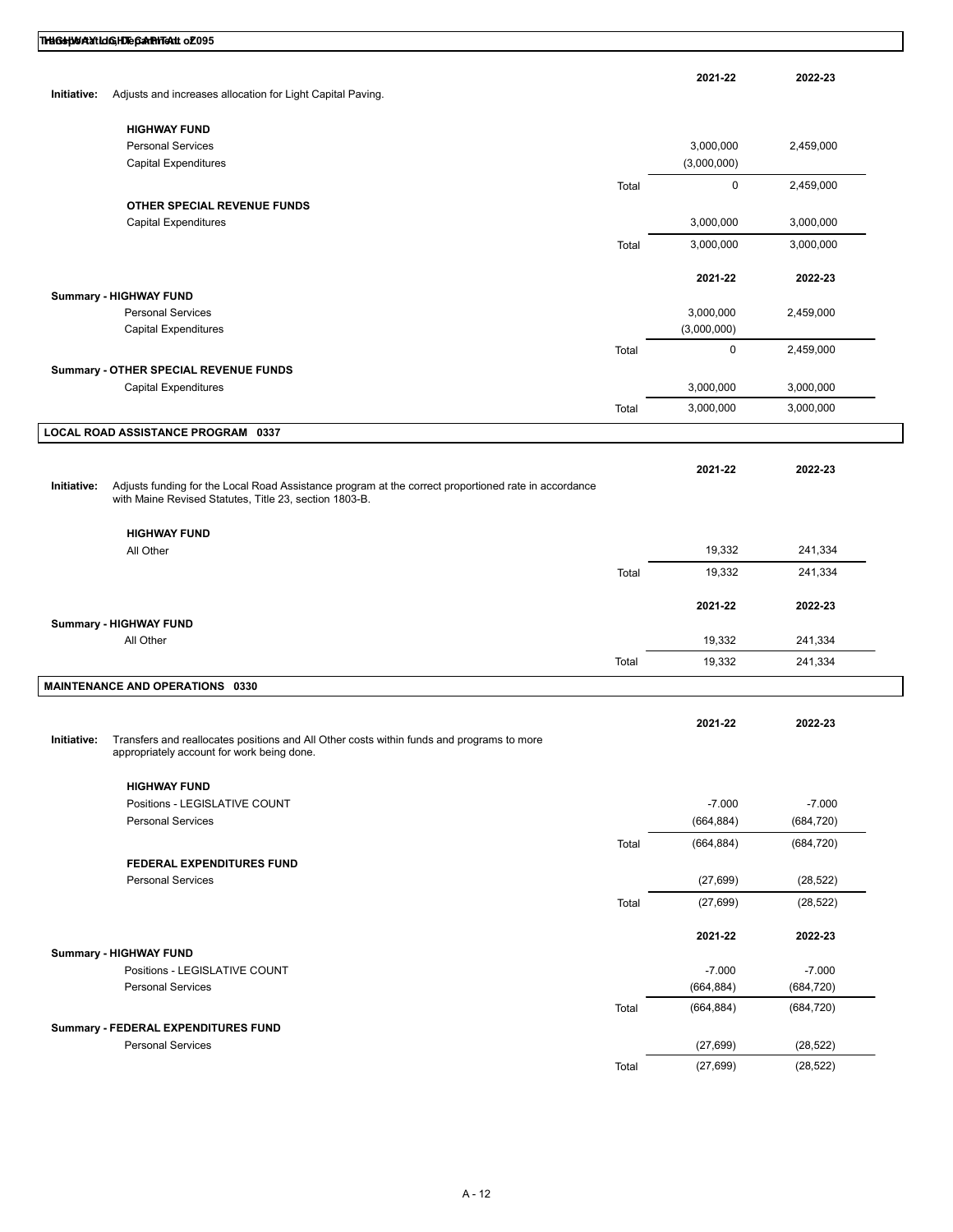|             | MULTIMODAL - ISLAND FERRY SERVICE Z016                                                                                                  |       |            |            |
|-------------|-----------------------------------------------------------------------------------------------------------------------------------------|-------|------------|------------|
|             |                                                                                                                                         |       |            |            |
| Initiative: | Transfers and reallocates positions and All Other costs within funds and programs to more                                               |       | 2021-22    | 2022-23    |
|             | appropriately account for work being done.                                                                                              |       |            |            |
|             | <b>HIGHWAY FUND</b>                                                                                                                     |       |            |            |
|             | All Other                                                                                                                               |       | 101,317    | 105,888    |
|             |                                                                                                                                         | Total | 101,317    | 105,888    |
|             | <b>ISLAND FERRY SERVICES FUND</b>                                                                                                       |       |            |            |
|             | Positions - LEGISLATIVE COUNT                                                                                                           |       | 2.000      | 2.000      |
|             | <b>Personal Services</b>                                                                                                                |       | 202,634    | 211,776    |
|             |                                                                                                                                         | Total | 202,634    | 211,776    |
|             |                                                                                                                                         |       |            |            |
|             | <b>Summary - HIGHWAY FUND</b>                                                                                                           |       | 2021-22    | 2022-23    |
|             | All Other                                                                                                                               |       | 101,317    | 105,888    |
|             |                                                                                                                                         | Total | 101,317    | 105,888    |
|             | Summary - ISLAND FERRY SERVICES FUND                                                                                                    |       |            |            |
|             | Positions - LEGISLATIVE COUNT                                                                                                           |       | 2.000      | 2.000      |
|             | <b>Personal Services</b>                                                                                                                |       | 202,634    | 211,776    |
|             |                                                                                                                                         | Total | 202,634    | 211,776    |
|             | MULTIMODAL - PORTS AND MARINE 0323                                                                                                      |       |            |            |
|             |                                                                                                                                         |       |            |            |
|             |                                                                                                                                         |       | 2021-22    | 2022-23    |
| Initiative: | Provides increased federal allocation to properly expense federal discretionary grants.                                                 |       |            |            |
|             | <b>FEDERAL EXPENDITURES FUND</b>                                                                                                        |       |            |            |
|             | All Other                                                                                                                               |       | 1,000,000  | 1,500,000  |
|             |                                                                                                                                         | Total | 1,000,000  | 1,500,000  |
|             |                                                                                                                                         |       |            |            |
|             |                                                                                                                                         |       | 2021-22    | 2022-23    |
|             | Summary - FEDERAL EXPENDITURES FUND                                                                                                     |       |            |            |
|             | All Other                                                                                                                               |       | 1,000,000  | 1,500,000  |
|             |                                                                                                                                         | Total | 1,000,000  | 1,500,000  |
|             | MULTIMODAL - TRANSIT 0443                                                                                                               |       |            |            |
|             |                                                                                                                                         |       |            |            |
|             |                                                                                                                                         |       | 2021-22    | 2022-23    |
| Initiative: | Transfers and reallocates positions and All Other costs within funds and programs to more<br>appropriately account for work being done. |       |            |            |
|             |                                                                                                                                         |       |            |            |
|             | FEDERAL EXPENDITURES FUND                                                                                                               |       |            |            |
|             | <b>Personal Services</b>                                                                                                                |       | (138, 168) | (141, 740) |
|             |                                                                                                                                         | Total | (138, 168) | (141, 740) |
|             | OTHER SPECIAL REVENUE FUNDS                                                                                                             |       |            |            |
|             | Positions - LEGISLATIVE COUNT                                                                                                           |       | $-1.000$   | $-1.000$   |
|             | <b>Personal Services</b>                                                                                                                |       | (69,087)   | (69, 369)  |
|             |                                                                                                                                         | Total | (69,087)   | (69, 369)  |
|             |                                                                                                                                         |       | 2021-22    | 2022-23    |
|             | Summary - FEDERAL EXPENDITURES FUND                                                                                                     |       |            |            |
|             | <b>Personal Services</b>                                                                                                                |       | (138, 168) | (141, 740) |
|             |                                                                                                                                         | Total | (138, 168) | (141, 740) |
|             | Summary - OTHER SPECIAL REVENUE FUNDS                                                                                                   |       |            |            |
|             | Positions - LEGISLATIVE COUNT                                                                                                           |       | $-1.000$   | $-1.000$   |
|             | <b>Personal Services</b>                                                                                                                |       | (69,087)   | (69, 369)  |
|             |                                                                                                                                         | Total | (69,087)   | (69, 369)  |